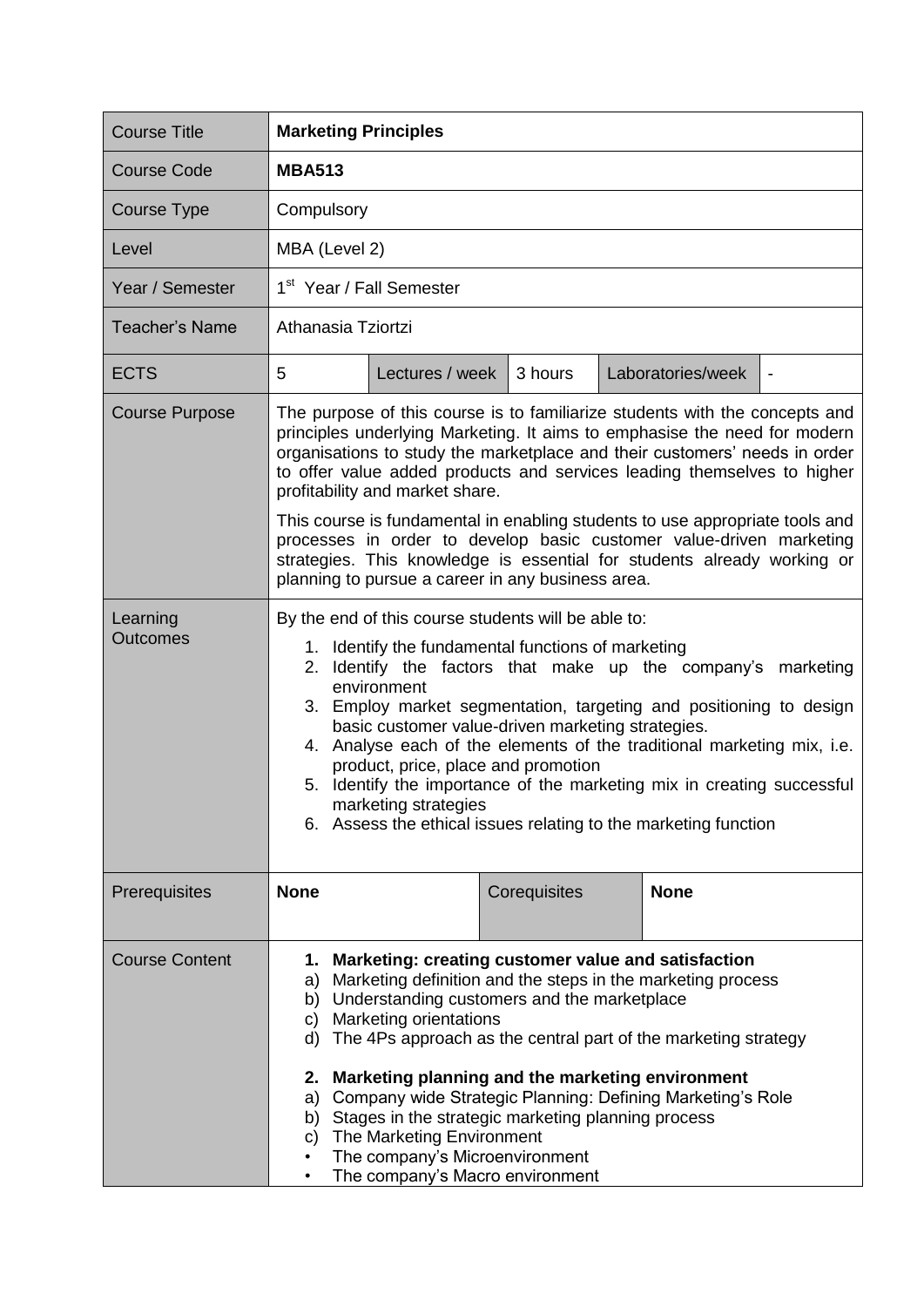|             |                                                                               | 3. Market Segmentation, targeting and positioning                             |  |  |  |  |
|-------------|-------------------------------------------------------------------------------|-------------------------------------------------------------------------------|--|--|--|--|
|             |                                                                               | a) The importance of studying consumer behaviour                              |  |  |  |  |
|             |                                                                               | b) The four steps in designing a customer-driven marketing strategy:          |  |  |  |  |
|             |                                                                               | Segmentation, targeting, differentiation, positioning                         |  |  |  |  |
|             |                                                                               | segmenting<br>c) Bases<br>for<br>markets<br>-Geographic,<br>consumer          |  |  |  |  |
|             |                                                                               | demographic, psychographic, behavioural                                       |  |  |  |  |
|             |                                                                               | d) Requirements for effective segmentation                                    |  |  |  |  |
|             |                                                                               | e) Target marketing strategies                                                |  |  |  |  |
|             | f)                                                                            | Differentiation and positioning for maximum competitive advantage             |  |  |  |  |
|             |                                                                               | 4. Product and Branding Strategy                                              |  |  |  |  |
|             |                                                                               | a) Product levels                                                             |  |  |  |  |
|             |                                                                               | b) Classifications of products                                                |  |  |  |  |
|             |                                                                               | c) Branding strategy                                                          |  |  |  |  |
|             |                                                                               | d) The product life cycle                                                     |  |  |  |  |
|             |                                                                               | 5. Integrated Marketing Communications                                        |  |  |  |  |
|             |                                                                               | a) Integrated Marketing Communications                                        |  |  |  |  |
|             |                                                                               | b) The roles of advertising in the promotion mix.                             |  |  |  |  |
|             |                                                                               | c) Decisions involved in developing an advertising programme.                 |  |  |  |  |
|             |                                                                               | d) The role of public relations in the promotion mix.                         |  |  |  |  |
|             |                                                                               | e) The role of a company's salespeople in creating value for customers        |  |  |  |  |
|             |                                                                               | and building customer relationships.                                          |  |  |  |  |
|             | f)                                                                            | The personal selling process                                                  |  |  |  |  |
|             |                                                                               | g) Direct marketing                                                           |  |  |  |  |
|             |                                                                               | h) The Internet's role in developing marketing communications                 |  |  |  |  |
|             |                                                                               | programmes                                                                    |  |  |  |  |
|             |                                                                               |                                                                               |  |  |  |  |
|             |                                                                               | 6. Pricing                                                                    |  |  |  |  |
|             |                                                                               | a) The role of pricing                                                        |  |  |  |  |
|             |                                                                               | b) Customer value perceptions when setting prices                             |  |  |  |  |
|             |                                                                               | c) Company and product costs in setting prices                                |  |  |  |  |
|             | d)                                                                            | Internal and external factors affecting a firm's pricing decisions.           |  |  |  |  |
|             |                                                                               | 7. Marketing distribution channels                                            |  |  |  |  |
|             |                                                                               | a) Usefulness and functions of a distribution channel                         |  |  |  |  |
|             |                                                                               | b) Major channel alternatives                                                 |  |  |  |  |
|             | $\mathsf{C}$                                                                  | The role of retailers and wholesalers in the distribution channel.            |  |  |  |  |
|             |                                                                               | 8. Marketing and Ethics                                                       |  |  |  |  |
|             | a)                                                                            | Major social criticisms of marketing.                                         |  |  |  |  |
|             |                                                                               |                                                                               |  |  |  |  |
|             | b)                                                                            | The principles of socially responsible marketing.                             |  |  |  |  |
|             | $\mathbf{c}$ )                                                                | The role of ethics in marketing and marketing communications                  |  |  |  |  |
|             |                                                                               | The taught part of this course is delivered to the students by the means of 3 |  |  |  |  |
| Teaching    |                                                                               | hour lectures per week with the help of power point presentations. Video      |  |  |  |  |
| Methodology |                                                                               | and other visual material is also used to demonstrate the application of the  |  |  |  |  |
|             | course's content by real life companies and to provide students with          |                                                                               |  |  |  |  |
|             |                                                                               | information by experts (e.g. CEO's, marketing professionals).                 |  |  |  |  |
|             |                                                                               |                                                                               |  |  |  |  |
|             |                                                                               | In addition to the lectures, students are encouraged to participate in active |  |  |  |  |
|             |                                                                               | discussions, questions and answers and debates. In class group work           |  |  |  |  |
|             | involving brainstorming and cooperative learning is an important part of this |                                                                               |  |  |  |  |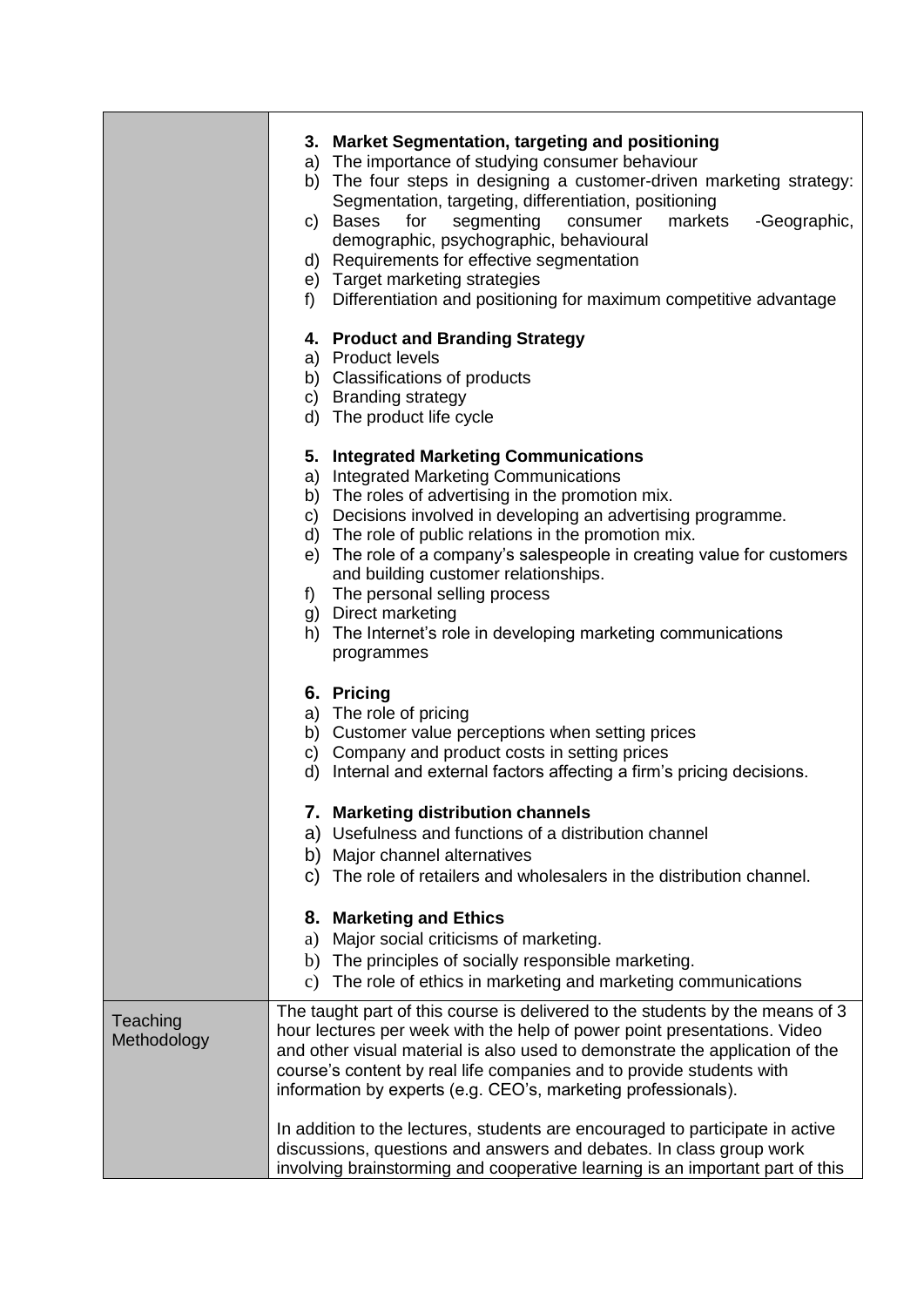|              | courses teaching methodology. Students are often requested to work on<br>small tasks/challenges or short case studies in order to consolidate the<br>theoretical concepts taught. |                                                                                                                                                                                                                                                                                                                                                                                                                                                                                                                                                                                                                                                                                                                                                                                                                                                                                                                                                                                                                                                                                                                                                                                                                                                                                                                                                                                                                                                                                                                                                               |  |  |  |  |
|--------------|-----------------------------------------------------------------------------------------------------------------------------------------------------------------------------------|---------------------------------------------------------------------------------------------------------------------------------------------------------------------------------------------------------------------------------------------------------------------------------------------------------------------------------------------------------------------------------------------------------------------------------------------------------------------------------------------------------------------------------------------------------------------------------------------------------------------------------------------------------------------------------------------------------------------------------------------------------------------------------------------------------------------------------------------------------------------------------------------------------------------------------------------------------------------------------------------------------------------------------------------------------------------------------------------------------------------------------------------------------------------------------------------------------------------------------------------------------------------------------------------------------------------------------------------------------------------------------------------------------------------------------------------------------------------------------------------------------------------------------------------------------------|--|--|--|--|
| Bibliography | (a)                                                                                                                                                                               | <u>Textbooks:</u><br>Kotler P. and Armstrong, G. (2018) Principles of Marketing (17th<br>Edition). Pearson Education                                                                                                                                                                                                                                                                                                                                                                                                                                                                                                                                                                                                                                                                                                                                                                                                                                                                                                                                                                                                                                                                                                                                                                                                                                                                                                                                                                                                                                          |  |  |  |  |
|              |                                                                                                                                                                                   | (b) References:<br><b>Book</b>                                                                                                                                                                                                                                                                                                                                                                                                                                                                                                                                                                                                                                                                                                                                                                                                                                                                                                                                                                                                                                                                                                                                                                                                                                                                                                                                                                                                                                                                                                                                |  |  |  |  |
|              |                                                                                                                                                                                   | Jobber, D. And Ellis-Chadwick, F. (2019) Principles and<br>$\circ$<br>Practice of Marketing (9th Edition). McGraw Hill                                                                                                                                                                                                                                                                                                                                                                                                                                                                                                                                                                                                                                                                                                                                                                                                                                                                                                                                                                                                                                                                                                                                                                                                                                                                                                                                                                                                                                        |  |  |  |  |
|              |                                                                                                                                                                                   | <b>Journal articles</b>                                                                                                                                                                                                                                                                                                                                                                                                                                                                                                                                                                                                                                                                                                                                                                                                                                                                                                                                                                                                                                                                                                                                                                                                                                                                                                                                                                                                                                                                                                                                       |  |  |  |  |
|              |                                                                                                                                                                                   | Hewett, K. and Lemon, L. (2019) A process view of the role<br>$\circ$<br>of integrated marketing communications during brand crises.<br>Qualitative Market Research, 22(3), p.497-524<br>Kumar, V., Jones, E., Venkatesan, R. and Leone, R. P.<br>$\circ$<br>(2011) Is Market Orientation a Source of Sustainable<br>Competitive Advantage or Simply the Cost of Competing?<br>Journal of Marketing, Volume 75 (January), p. 16-30<br>Laczniak, G. R. and Murphy, P. (2019) The role of normative<br>$\circ$<br>marketing ethics. Journal of Business Ethics, 95, p. 401-407<br>Meire, M., Hewett, K. and Ballinngs, M. Kumar, V. and Van<br>$\circ$<br>den Poel, D. (2019) The role of marketer-generated content<br>in customer engagement marketing. Journal of Marketing,<br>83(6), p.21-42<br>Ozkaya, H. E. H., Droge, C., Hult, T. M., Clantone, R. and<br>$\circ$<br>Iskaya, E. (2015) Market Orientation, knowledge<br>competence and innovation. International Journal of<br>Research in Marketing, 32(3), p.309-318<br>Peltier, J., Schibrowsky, J. A. and Schultz, D. E. (2003)<br>$\circ$<br>Interactive integrated marketing communication: combining<br>the power of IMC, the new media and database marketing.<br>International Journal of Advertising, 22(1), p. 93-115<br>Quinn, L. and Dibb, S. (2010) Evaluating market-<br>$\circ$<br>segmentation research priorities: Targeting re-emancipation.<br>Journal of Marketing Management, 26(13-14), p. 1239-<br>1255<br>Webster, R. and Hammond, K. L. (2018) Is Business School<br>$\circ$ |  |  |  |  |
|              |                                                                                                                                                                                   | performance impacted by market orientation toward<br>students? Views from Accounting Department chairpersons,<br>Business School Deans and academic Vice-Presidents of<br>AACSB Business Schools. Journal of Modern Accounting                                                                                                                                                                                                                                                                                                                                                                                                                                                                                                                                                                                                                                                                                                                                                                                                                                                                                                                                                                                                                                                                                                                                                                                                                                                                                                                                |  |  |  |  |
|              |                                                                                                                                                                                   | and Auditing, 14(2), p.49-59                                                                                                                                                                                                                                                                                                                                                                                                                                                                                                                                                                                                                                                                                                                                                                                                                                                                                                                                                                                                                                                                                                                                                                                                                                                                                                                                                                                                                                                                                                                                  |  |  |  |  |
|              |                                                                                                                                                                                   | <b>Suggested Journals</b>                                                                                                                                                                                                                                                                                                                                                                                                                                                                                                                                                                                                                                                                                                                                                                                                                                                                                                                                                                                                                                                                                                                                                                                                                                                                                                                                                                                                                                                                                                                                     |  |  |  |  |
|              |                                                                                                                                                                                   | European Journal of Marketing<br>$\circ$                                                                                                                                                                                                                                                                                                                                                                                                                                                                                                                                                                                                                                                                                                                                                                                                                                                                                                                                                                                                                                                                                                                                                                                                                                                                                                                                                                                                                                                                                                                      |  |  |  |  |
|              |                                                                                                                                                                                   | International Journal of Advertising<br>$\circ$<br>International Journal of Marketing Communications<br>$\circ$                                                                                                                                                                                                                                                                                                                                                                                                                                                                                                                                                                                                                                                                                                                                                                                                                                                                                                                                                                                                                                                                                                                                                                                                                                                                                                                                                                                                                                               |  |  |  |  |
|              |                                                                                                                                                                                   | Journal of Consumer research<br>$\circ$                                                                                                                                                                                                                                                                                                                                                                                                                                                                                                                                                                                                                                                                                                                                                                                                                                                                                                                                                                                                                                                                                                                                                                                                                                                                                                                                                                                                                                                                                                                       |  |  |  |  |
|              |                                                                                                                                                                                   | Journal of Marketing<br>$\circ$                                                                                                                                                                                                                                                                                                                                                                                                                                                                                                                                                                                                                                                                                                                                                                                                                                                                                                                                                                                                                                                                                                                                                                                                                                                                                                                                                                                                                                                                                                                               |  |  |  |  |
|              |                                                                                                                                                                                   | Journal of Promotion Management<br>$\circ$                                                                                                                                                                                                                                                                                                                                                                                                                                                                                                                                                                                                                                                                                                                                                                                                                                                                                                                                                                                                                                                                                                                                                                                                                                                                                                                                                                                                                                                                                                                    |  |  |  |  |
|              |                                                                                                                                                                                   | Journal of Interactive Marketing<br>$\circ$                                                                                                                                                                                                                                                                                                                                                                                                                                                                                                                                                                                                                                                                                                                                                                                                                                                                                                                                                                                                                                                                                                                                                                                                                                                                                                                                                                                                                                                                                                                   |  |  |  |  |
|              |                                                                                                                                                                                   | <b>Marketing Theory</b><br>$\circ$                                                                                                                                                                                                                                                                                                                                                                                                                                                                                                                                                                                                                                                                                                                                                                                                                                                                                                                                                                                                                                                                                                                                                                                                                                                                                                                                                                                                                                                                                                                            |  |  |  |  |